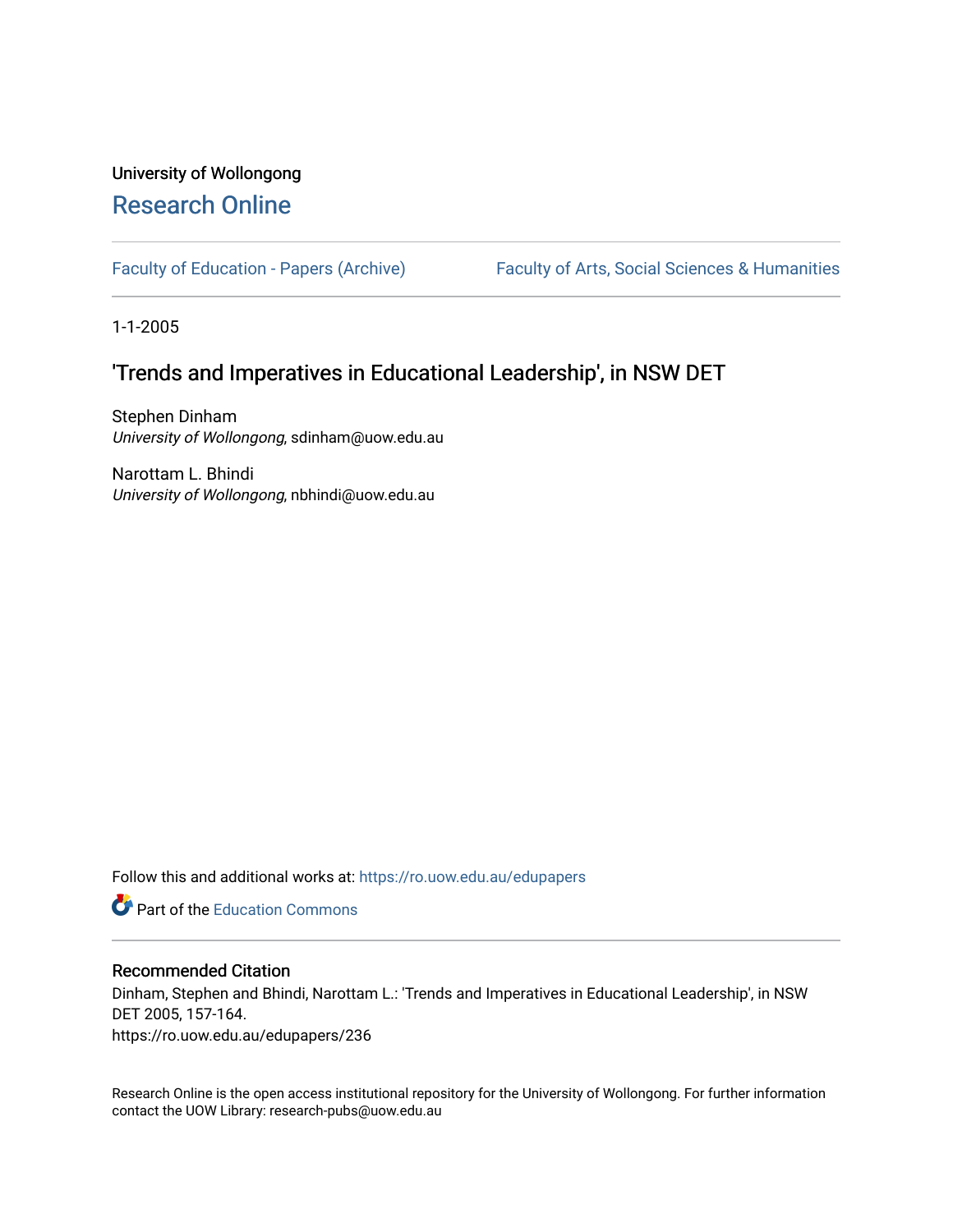# COMPANION PAPER 3

# **TRENDS AND IMPERATIVES IN EDUCATIONAL LEADERSHIP**

Steve Dinham and Narottam Bhindi Australian Centre for Educational Leadership University of Wollongong

# **The Dynamic and Challenging Context of School Leadership**

The job of the principal and other school leaders has become more demanding, stressful and complex. Whitaker (2003) argues that the contextual changes and shifting roles of principals have contributed to problems of selection, recruitment, and retention of quality candidates (see also Norton, 2002; Goodwin, et. al., 2003).

Elements of the contemporary educational leadership context include:

- 1. The aging population of principals and other educational leaders and leadership succession.
- 2. Attracting and preparing the next generation of educational leaders.
- 3. New accountabilities and responsibilities.
- 4. New technology.
- 5. Public and stakeholder demands and criticism.
- 6. Competition within and between educational systems.
- 7. Balancing managerial and leadership responsibilities.
- 8. Initiating and coping with change.
- 9. Fostering and distributing leadership across the school and system.
- 10. Developing and maintaining a positive school culture centred on teaching and learning.
- 11. Facilitating staff professional learning.
- 12. Handling conflict.
- 13. The need for 'moral', 'authentic' leadership.

# **Best Practice In Leadership: Findings From AESOP1**

A recent research project carried out in NSW, AESOP (An Exceptional Schooling Outcomes Project) revealed how educational leaders are coping with and utilising the contemporary educational context.

AESOP took place in 2001-2004 at public secondary and central schools in NSW where 'outstanding' educational outcomes had been identified in years 7-10. Sites were selected using a variety of data including performance in standardised tests, public examinations, various value added measures and nominations from various stakeholders.

Sites were of two types: subject departments responsible for teaching certain subjects and teams responsible for cross-school programs in Years 7-10. Fifty sites across NSW from 38 schools were studied.

<sup>&</sup>lt;sup>1</sup> For further details on AESOP, see AESOP (references); Dinham (2004).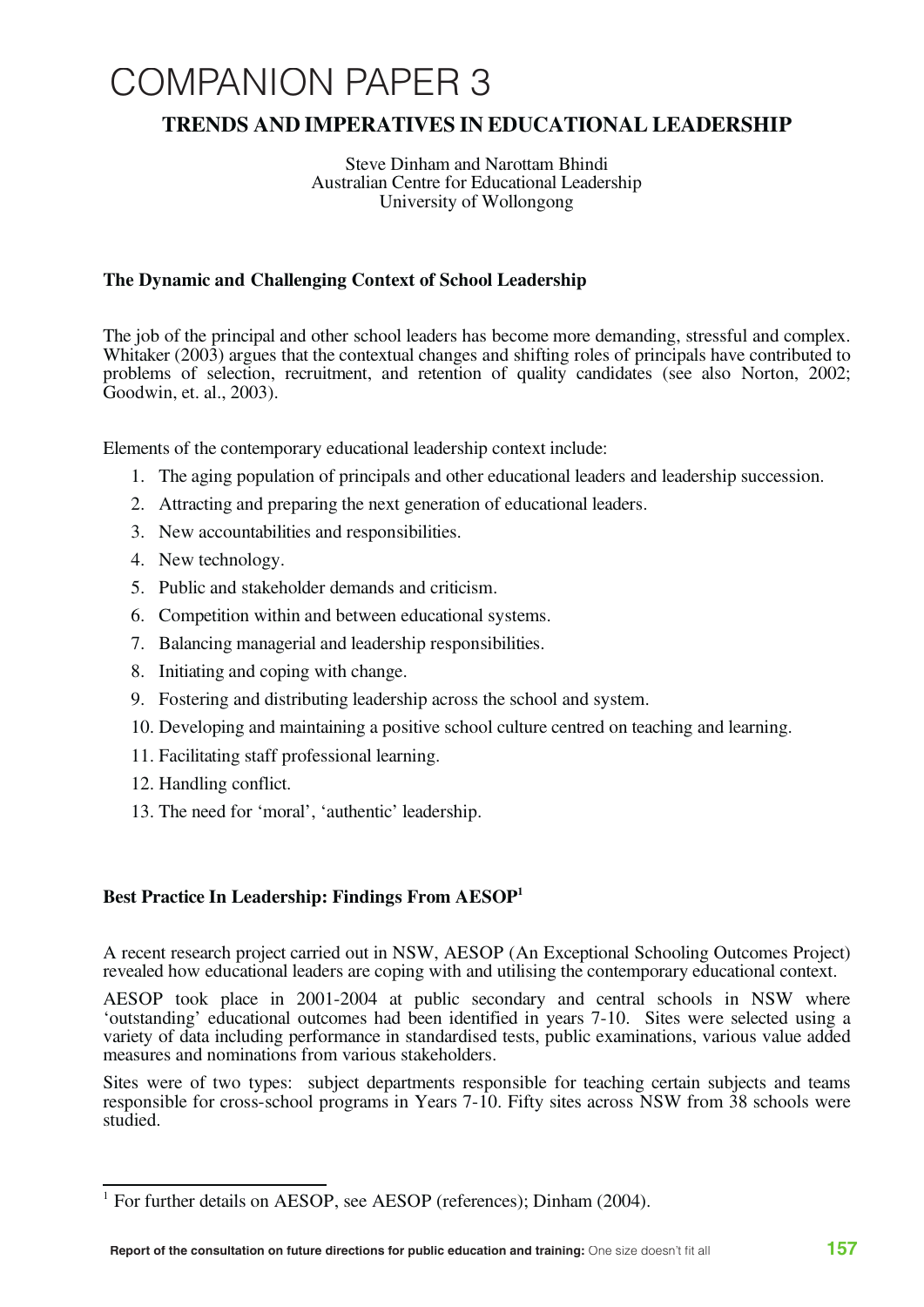Analysis of data revealed common attributes and practices of principals (and other leaders) of these schools, central to which is a school-wide focus on students and their learning.

#### 1. External Awareness and Engagement

Principals of schools where outstanding sites were identified exhibited a keen awareness of the wider environment and a positive attitude towards engaging with it. They place a high priority on good communications and relationships with external stakeholders.

Rather than seeing change as a threat, principals are open to opportunities. Even with mandated change, principals look for how they can adapt what they are doing to meet new requirements and consider ways their school might benefit from such change.

Rather than being inward looking, they seek out, foster, and utilise external networks and resources to assist with change. These can be at the local through to the international level. They are entrepreneurial in obtaining financial and in-kind support from the system, government, community and the corporate sector and utilise such support to realise their vision for the school.

These leaders have positive attitudes that are contagious. They realise negativity can be self- handicapping and attempt to drive it out. Their positive approach motivates others and acts as <sup>a</sup> form of organisational energy to keep the school moving and improving.

Finally, these principals are prepared to seek outside assistance when they cannot solve problems. They are not afraid to 'put their hand up' for help and don't see this as failure or inadequacy.

#### 2. A Bias Towards Innovation and Action

These schools have strong executive structures with clearly understood responsibilities. Principals use these structures effectively.

They use the discretion available to them and push against administrative and systemic constraints when necessary. They tend to be ahead of the system and act as 'ground breakers'. They have credibility with system officials and receive support or approval for new approaches. Some appear to operate on the principle that 'it is easier to gain forgiveness than permission'. They encourage and support staff to leave their 'comfort zones' and creatively use resources at their disposal to support innovation.

They are informed risk takers. Even when things are going well, they are prepared to experiment and support those proposing initiatives. They risk time, money and failure, and empower others to do the same. They don't say 'yes' to every request, but do use 'yes' to empower and recognise others (less effective principals were observed in other studies to use 'no' as a means of controlling staff).

Principals were found to have a major influence on the development and application of policy. Some leaders and staff characterise this as 'zero tolerance', but this is more a case of having clear guidelines, effective communication and consistent application, with everyone knowing where he or she 'stands'. The simple, s exercise discretion and compassion when needed. Students know what to do and who to seek help from when problems arise and often this understanding begins in primary 'feeder' schools with visits from key secondary staff and orientation visits to the secondary school playing an important role in easing the Years 6-7 transition.

# 3. Personal Qualities and Relationships

Principals have high-level interpersonal skills and are generally liked, respected and trusted. They use peoples' names when 'out and about' in the school and show interest in what others are doing.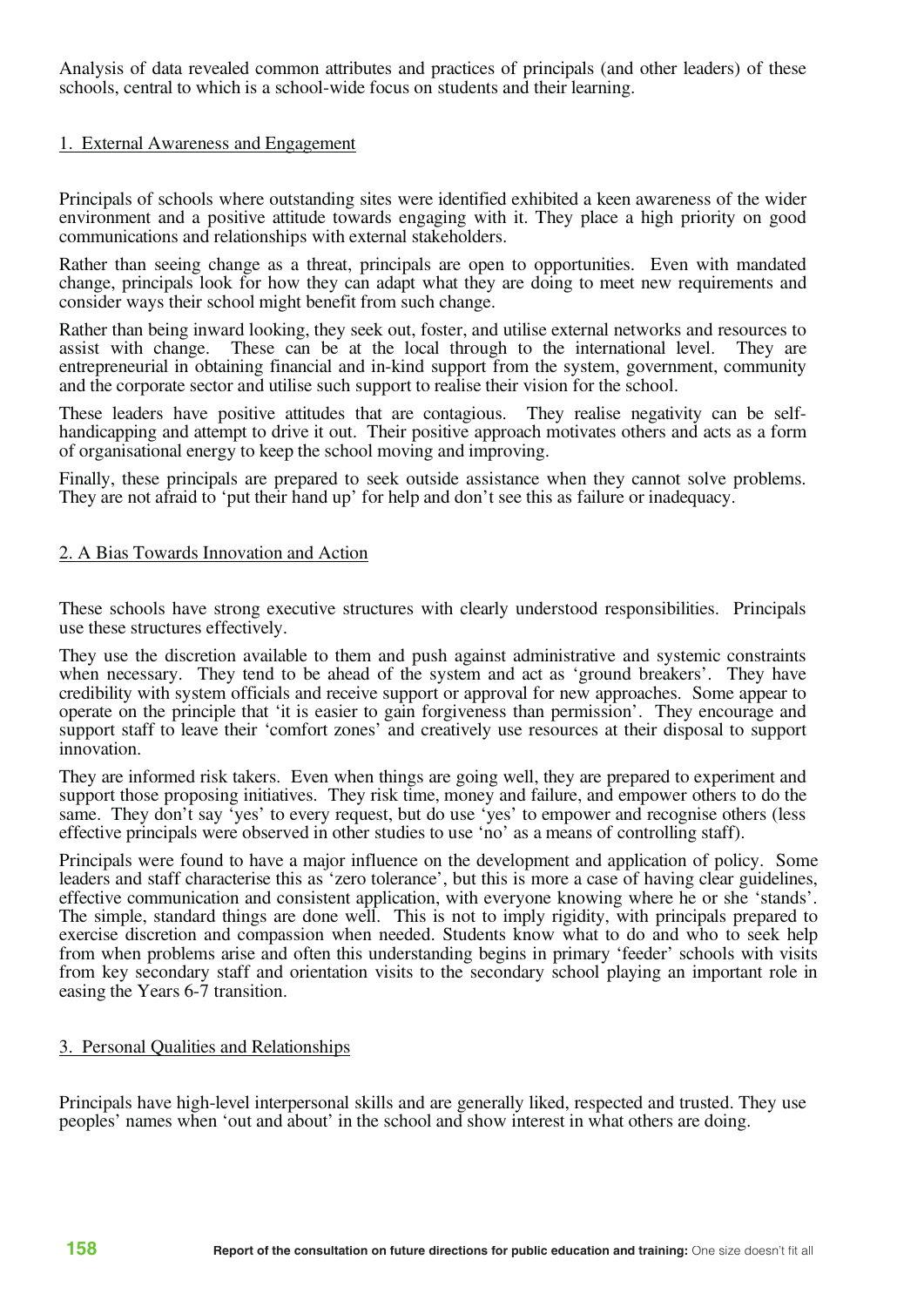Students, staff and community members speak positively of principals who are 'open', 'honest', 'fair', 'friendly' and 'approachable'. They value the fact the principal listens to and respects them.

They exhibit the characteristics they expect of others such as honesty, fairness, compassion, commitment, reliability, hard work, trustworthiness and professionalism. They provide a 'good example' and tend to have a social justice agenda, believing in education for social good and the importance of putting students first. They are good communicators and listeners and provide prompt feedback and recognition to staff. They are seen to work for the school rather than themselves and model 'do as I do', rather than 'do as I say'.

These principals possess intelligence and imagination. They are good judges of individuals, astute, and are able to balance 'big picture' issues with finer detail. They have good recall of <sup>a</sup> multitude of issues, facts and problems and can pick up the threads of previous interactions. They deal with many issues concurrently and know when to consult and when to be decisive. They understand school 'politics' and have the courage to make unpopular decisions.

#### 4. Vision, Expectations and a Culture of Success

These principals don't attempt to 'build Rome in a day'. They have a long-term agenda and work towards this. They set achievable goals rather than short-term targets.

The norm for principals was 6-7 years in their current school, and when they had not been Principal for this time had often served in the same school as a deputy principal or head teacher, helping them to 'know the territory'. An implication is that 'quick fixes' or 'flurries of change' (Hargreaves & Fink, 2004) are unlikely to be successful. It takes time to alter patterns of thought, behaviour and practice and to achieve effective, lasting change. Some schools had been in decline prior to the appointment of the principal, suffering falling reputation, students, staff and resources. With time and effort things have 'turned around' such these schools are now 'full'.

Principals possess the ability to see the 'big picture' and communicate this to staff. They have high and clear expectations of others (and themselves) and do not easily accept 'second best'.

They treat staff professionally, expecting a high standard of professionalism in return. Principals place <sup>a</sup> high priority on the school environment. Graffiti and mess are not tolerated. Staffrooms, classrooms, playgrounds and other spaces are clean and pleasant, with resources diverted for furniture and fittings. Principals realise the importance of school pride, identification with the school and its reputation in the community. Students and staff respond positively to this.

Principals take every opportunity to recognise student and staff achievement and to 'talk up the school'. They utilise <sup>a</sup> variety of media including assemblies, newsletters, announcements, awards, letters, personal approaches, classroom visits, and the local press. They create <sup>a</sup> school climate of high expectations and success and find ways for every student and teacher to receive recognition. Such recognition is seen as authentic and eventually makes an impact with an upward cycle set in motion.

Principals are frequently given credit by staff, students and community members yet usually deflect this. Generosity and lack of professional jealousy is another aspect of leadership that positively influences the climate and culture of the school.

#### 5. Teacher Learning, Responsibility and Trust

Principals place a high value on teacher learning and act as roles models, learning from others. They support staff professional development and bring 'experts' into the school to provide assistance.

There is an expectation that those taking up these opportunities in-service others to maximise outcomes. Staff development days and meetings are used to provide teachers with skills, knowledge and confidence to try different teaching approaches.

Principals foster the leadership of others. They identify 'talent' and 'coach' and support these people, sometimes at the risk of being accused of favouritism. They realise that if change and improvement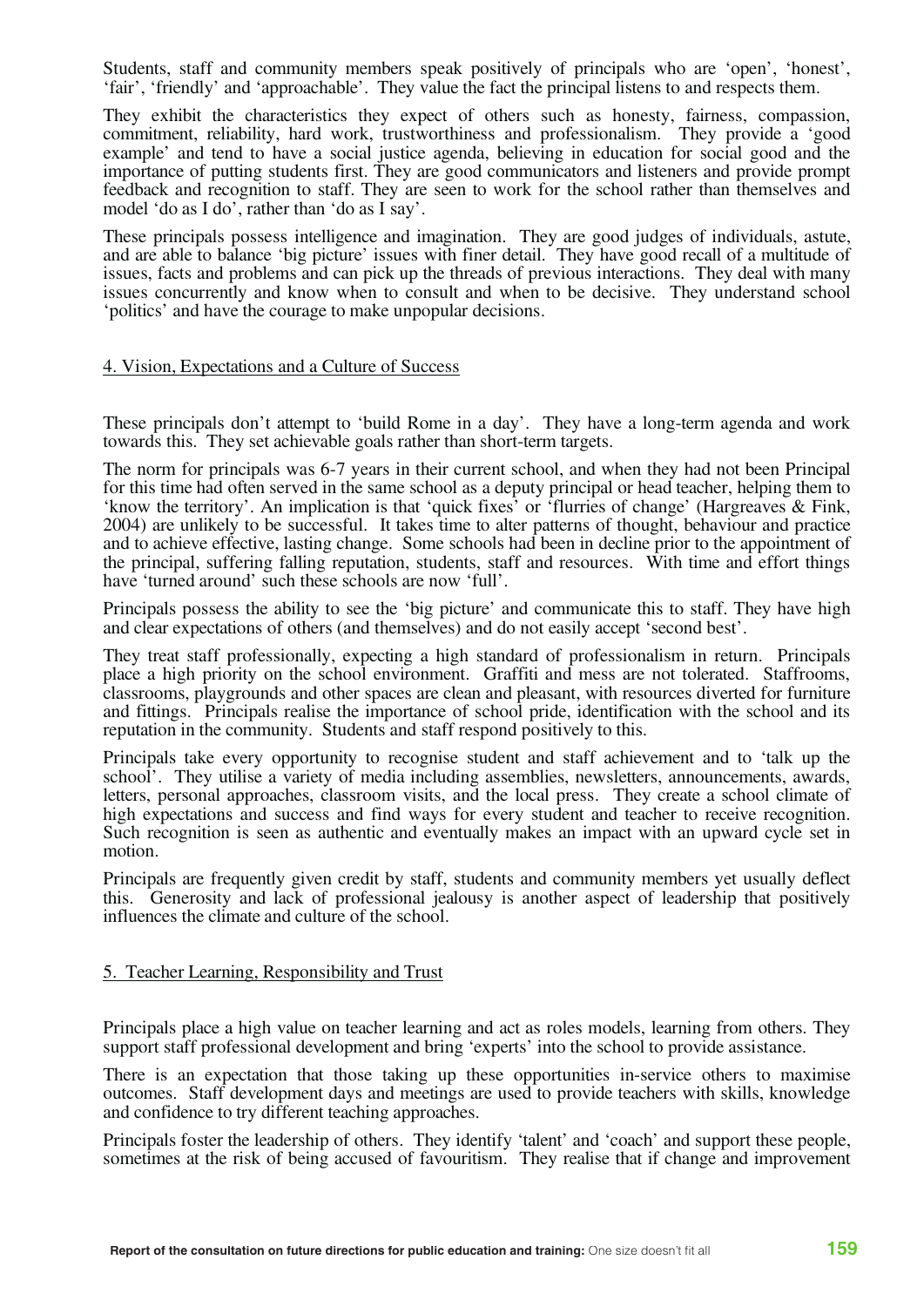are to 'take root' in the school culture, they need to build and distribute leadership capacity throughout the school and to trust people. Sharing of responsibility also assists in leadership succession.

#### 6. Student Support, Common Purpose and Collaboration

Principals often identify and utilise a central focus, e.g., ICT, assessment, literacy, pedagogy, student welfare. Programs to support and develop such areas bring members of the school together, leading to better understanding, commitment and outcomes.

These leaders are pragmatic. They know it is impossible to gain unanimous support and involvement. Rather than attempting to 'move' all staff, they concentrate on those who are committed and provide them with support. These 'pockets' of staff may be within faculties or across the school. Principals facilitate bringing like-minded staff together. There is a danger, in that some staff may be 'left behind' or be resentful and obstructive. As part of their risk taking approach, Principals believe that the contagion effects' of committed staff and demonstrated success will bring some - but probably not all<br>- negative or reluctant people 'on-side'.

Whether the focus of the visit was on a curriculum area and/or a program, it was found that student support in all its guises was central to the outstanding outcomes achieved. Student support is seen as broader than 'welfare' and 'discipline'. It is every teacher's responsibility and has an academic focus concept', to use the words of a number of teachers interviewed. Student support and academic achievement are seen as mutually reinforcing, not mutually exclusive. The belief is that students cannot learn until their needs have been met and improved student behaviour creates an environment where learning can occur.

Principals and other leaders facilitate the centrality of student welfare through supporting welfare teams and ensuring a common approach and commitment. Students understand and support welfare policies and procedures and see student welfare as something done *for* them rather than *to* them. Clear communication, good understanding and consistent application lie at the heart of the success of school welfare programs and procedures. Again, the standard things are done well.

#### 7. Focus on Students, Learning and Teaching

The key finding emerging from AESOP is the enacted belief that the core purpose of the school is teaching and learning. Principals and staff recognise that every effort must be made to provide an environment where each student can experience success and academic, personal and social growth. Even in schools identified for success in cross-school programs there was a focus on equipping the individual student to succeed academically.

Principals of schools where 'outstanding' outcomes were being achieved were relentless in their quest for enhanced student achievement. They do not become distracted and 'bogged down' by the administrative/managerial demands of the principalship, finding ways to concentrate their energies on educational leadership. They constantly remind students, staff and the community that the core purpose of the school is teaching and learning.

Their external awareness and engagement, their bias towards innovation, their personal qualities, their vision and expectations and the climate of success that results from this, their emphasis on teacher learning, their trust of staff, and their focus on student support, common purpose and collaboration, are all geared to the facilitation of student achievement.

It is acknowledged that principals are not solely responsible for the outstanding educational outcomes observed, but their leadership has been found in the AESOP study to be crucial in producing the environment where these outcomes can occur.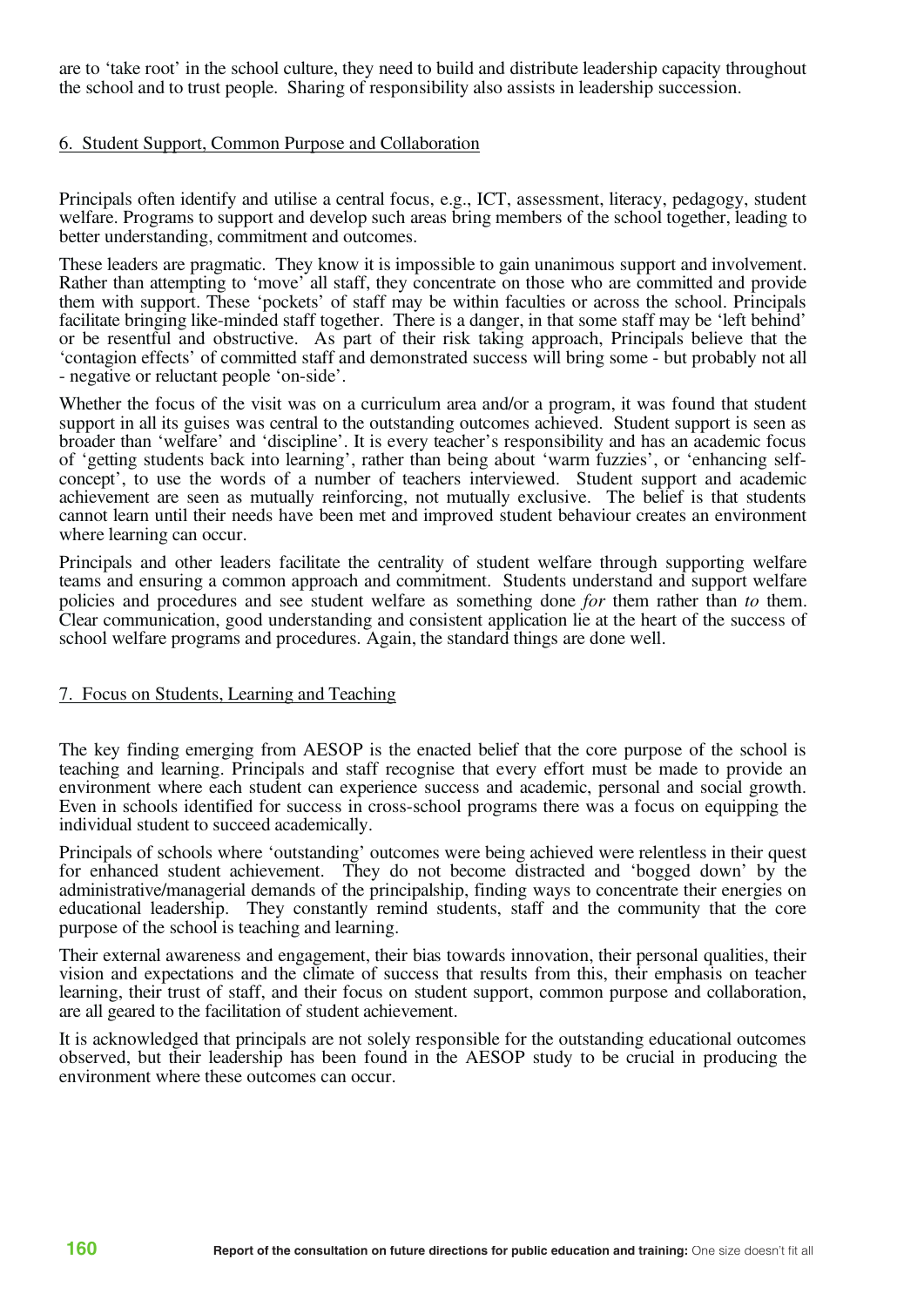# **IMPERATIVES FOR EDUCATIONAL LEADERSHIP**

There are key imperatives for leadership arising from the current educational context. Some of these are:

- the challenge of greater autonomy
- attracting sufficient quantity and quality to educational leadership
- preparation prior to appointment
- developing and applying suitable selection and appointment processes
- inducting educational leaders
- facilitating and providing professional growth and career development
- retention and rejuvenation of educational leaders.

# **1. The Challenge of Greater Autonomy**

A key aspect arising from AESOP was principals' exercise of autonomy. Educational leaders are faced with the situation where they have greater autonomy over matters such as staffing, budgeting, school organization, innovation and decision making, yet are more accountable in various ways. Successful leaders identified in AESOP dealt with this contradictory context and had 'taken charge', rather than being defensive and reactive.

If they are to be effective in the contemporary context, leaders need to be prepared – in both senses of the word – for the exercise of greater autonomy and control over the teaching and learning environment. As AESOP demonstrated, some of the best leaders 'mine' change, taken advantage of resources and support open to them, and are change makers, fully using the discretion and powers available to them.

There is another aspect to autonomy, in that leaders need to be prepared to give autonomy to others through shared responsibility and distributed leadership, again, something successful leaders were found to do effectively in AESOP.

If educational leaders are to respond to the challenges and opportunities open to them, the 'system' needs to offer support, encouragement, constructive and timely feedback and trust.

# **2. Attracting quality and quantity to educational leadership**

There is a need to widen the pool of potential educational leaders, and to deepen the pool through attracting quality people.

The Australian teaching service is bifurcated, with a bulge in the beginning years under 30, a bulge in the later range of teachers over 45, and a shortage in the middle years (due to lower levels of recruitment and resignation during the 1990s) from where most educational leaders will come over the next decade (Preston, 2001, 2002).

Leadership succession looms as a major issue for educational systems in the developed world. Inevitably, a younger, less experienced cohort of educational leaders will be required (Committee for the Review of Teaching and Teacher Education, 2003: 107-108).

As the older 'bulge' retires, opportunities for teachers to step into leadership positions will increase but due to the shortage of teachers in the middle years and the aging teaching service generally, some could face problems when they are placed in positions where they may lack (or be perceived to lack) the experience and skills to work with more experienced staff. Less experienced leaders need encouragement, preparation and support to take on such roles. Shortages will occur unless steps are taken to ensure the pipeline of leaders is sufficient. A precursor of a talented pool of leaders is attracting quality teachers and retaining them, vital but outside this discussion. A further factor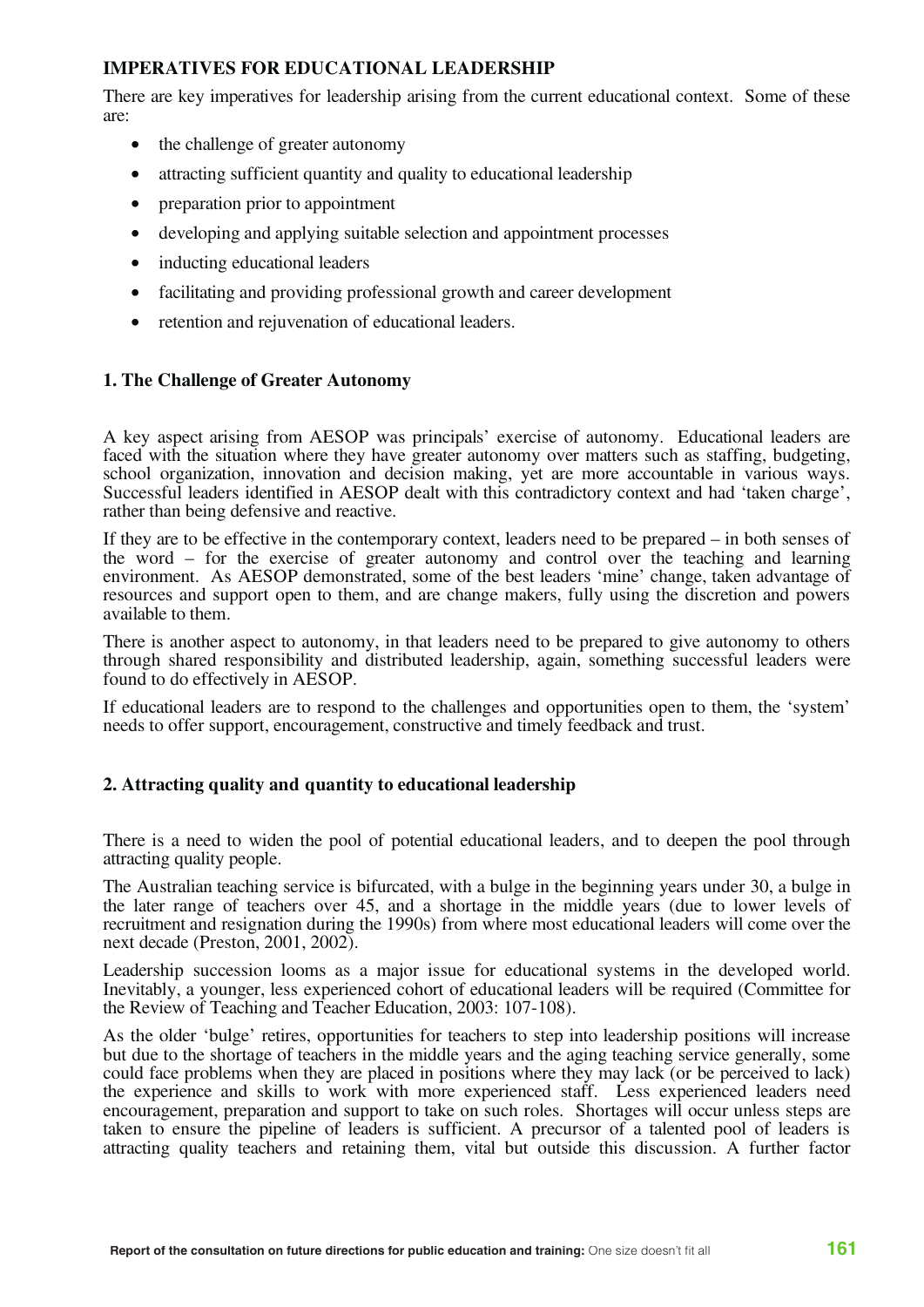contributing to the leadership shortage is the growing feminisation of the profession. Women are underrepresented in leadership and less mobile than their male counterparts. Support will be needed to assist women (and men) to take up leadership positions across NSW.

Widening the pool of potential leaders to non-DET applicants and giving schools greater autonomy over hiring has potential to provide both sufficient quantity and quality school leaders in the future.

Concern however centres on the attractiveness of leadership. Referring to the shortage of qualified applicants for the principalship, Lashway (2002: 1) observes:

*Many individuals who possess the necessary credentials see the principal's job as impossible - a stressful, thankless endeavour that doesn't pay nearly enough to compensate for the frustration.*

Allowing educational leaders to exercise leadership through rationalising the role is needed, as is a more general reconceptualisation of teachers' work (Dinham & Scott, 1998). In other states and systems facilities managers, bursars, ICT specialists, high level ancillary staff and accountants take some of leaders' administrative loads. While Principals still have overall responsibility, they can be freed from some day to day matters to concentrate more on leadership.

'Talent spotting' has a role to play in widening and deepening the leadership pool. A study of head teachers in NSW public and non-government schools found that one third had not considered promotion until 'tapped on the shoulder' and encouraged by more senior colleagues (Dinham, Brennan, et. al., 2000). This process needs to systematised rather than ad hoc if the pool of educational leaders is to be sufficient.

#### **3. Preparation prior to appointment**

With establishment of the NSW Institute of Teachers, the professional leadership level of accreditation provides a guide to the attributes and competencies needed for leadership and recognition that a candidate has met the standards. Over time, it should be an expectation that accreditation at the professional leadership level is a prerequisite for promotion, and that reaccreditation is required for continued appointment in a leadership position.

There is potential for consortia of educational employers, professional associations, universities and others to provide tailor made, flexible educational leadership programs that articulate into formal qualifications and accreditation with the Institute of Teachers.

Head teachers in the study mentioned previously (Dinham, Brennan, et. al., 2000) were critical of 'one size fits all' leadership programs as their needs were so diverse. Many educational leaders do not have a clear view of what a role encompasses until they have taken it on. Potential leaders should visit, observe and work with those in the position to which they aspire. Linking aspiring educational leaders through mentoring and on-site visits is a valuable form of preparation in enhancing a 'real world view' of the position concerned and in providing necessary skills and knowledge to take on promotion. Mentors can also assist aspirants to gain a clearer view of their strengths ands weaknesses, informing their preparation for promotion and on-going professional learning. The Head Teachers who participated in the AESOP visits described these as the 'best PD ever'.

Leadership preparation programs must reflect the dynamic, contextual realities and provide preparation and strategies for dealing with complex issues and problems. Programs must be informed by contemporary research on school leadership and experiences and best practices of local and international Centres of Educational Leadership. Exemplary principals and other executive should play key roles in such programs and be released and recognised for their involvement.

The recently established National Institute for Quality Teaching and Educational Leadership has potential to facilitate national cross-sectoral approaches to educational leadership (Committee for the Review of Teaching and Teacher Education, 2003: 167).

In any leadership program, geographic and professional isolation needs to be addressed. Isolated, less experienced and aspiring leaders need to have greater access to more experienced colleagues.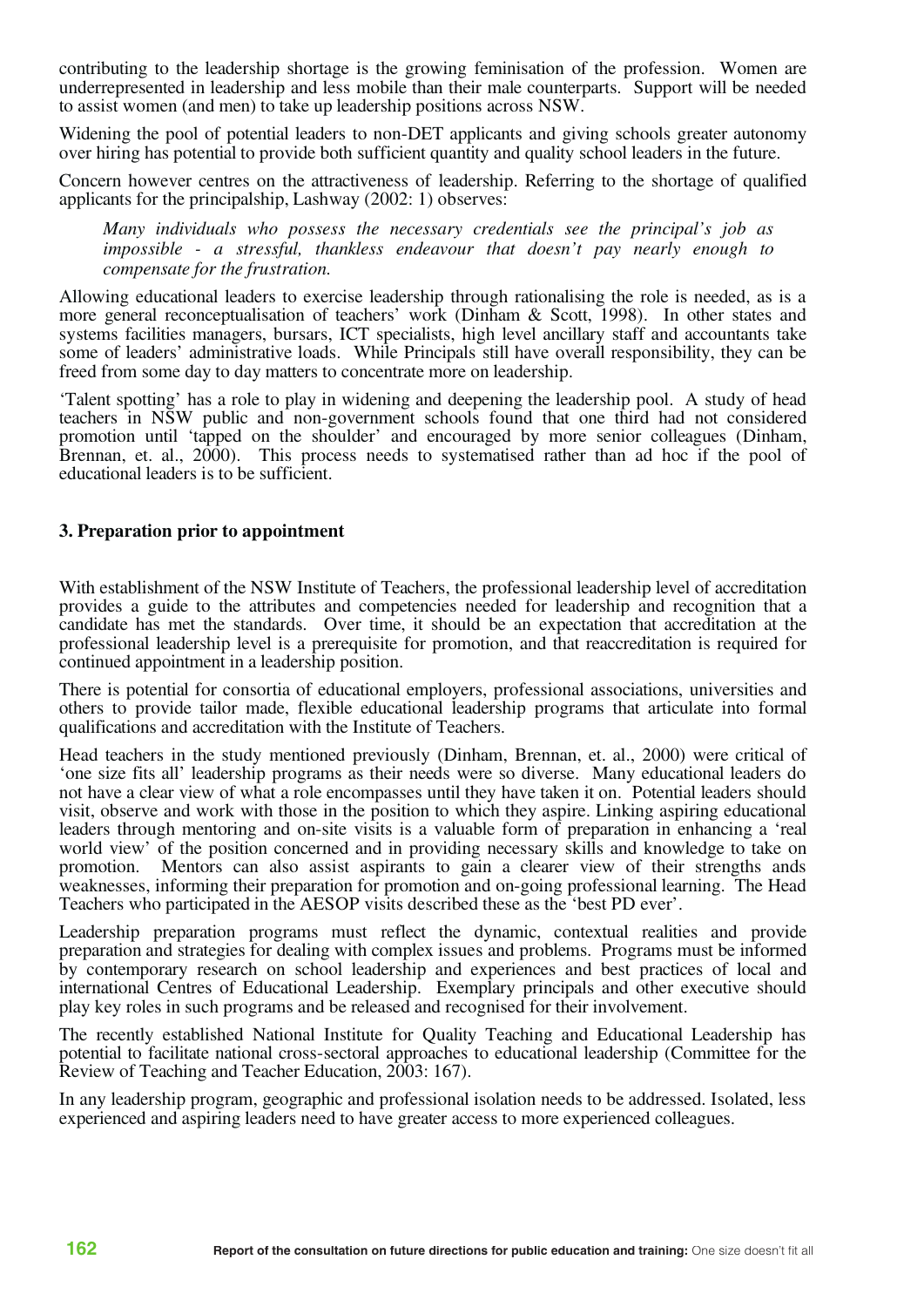# **4. Developing and applying suitable selection and appointment processes**

Promotion procedures reliant on written responses to criteria, referees' reports and interview need to be augmented by more dynamic forms of assessment. Because context is so important, the aspirant's present situation and that of the position applied for should be considered. In other systems and professions, assessment centres operate where aspiring leaders receive coaching and participate in simulated leadership activities and assessments, receiving constructive feedback.

Promotion procedures need to be built around the attributes identified by AESOP and other studies. For example, personal qualities have been shown to be of great importance. How best might these be assessed for any candidate and for any position? Once again, accreditation at the professional leadership level of the NSW Institute of Teachers would be one indicator of leadership suitability.

# **5. Inducting educational leaders**

Formal induction programs for educational leaders are essential to assist leaders to quickly adapt to their new role and to support them in their first years. In the past, the timing of formal programs has been problematic as principals and other leaders often receive their appointments throughout the year in a domino effect – a vacancy appears and is filled, creating another vacancy, and so forth.

Induction is different from information giving and administration and includes both 'management' and 'leadership' aspects. More experienced colleagues – including those recently retired and others released for the purpose – are needed to act as coaches, consultants, role models and critical friends in the induction process. Timely support and feedback must be available. A 'sink or swim' approach can lead to drowning.

# **6. Facilitating and providing professional growth and career development**

Educational leaders are discouraged from undertaking further study that would benefit them and the profession. Fees, the pressure of time, and lack of financial recognition all militate against involvement in formal study. Time is as important as money to busy educators. Leaders and potential leaders would benefit from 'time out' to complete leadership courses.

As noted, such programs could and should be designed, conducted and accredited by a consortium of credible providers comprising DET, other systems, universities, other providers, and professional associations.

There is a need for greater coherence between the DET's education policies and initiatives and school leadership development programs. It is essential that these programs integrate the leadership implications of initiatives such as Professional *Teaching Standards*, *Professional Learning*, and *Quality Teaching*. The DET also needs to review its other key school leadership policies and bring them in line with the emerging realities.

# **7. Retention and Rejuvenation of Educational Leaders**

Retention of educational leaders will be enhanced through mentoring and other initiatives mentioned previously. 'Time out' through sabbaticals can enable leaders to recharge their batteries, visit other schools and systems and complete formal qualifications. It is expecting much of leaders to fit their professional development in and around their school commitments.

In school education, leadership tends to take teachers progressively away from the classroom and to be a 'one way street'. In other educational organisations leadership positions are taken on for a fixed period, with the option of reappointment. This enables leaders to make a concentrated contribution for a known period of time before stepping aside. This need not apply to all leaders and all positions, but would provide flexibility and enable leaders to bring their experience back to the classroom and to step away from formal leadership without 'loss of face'.